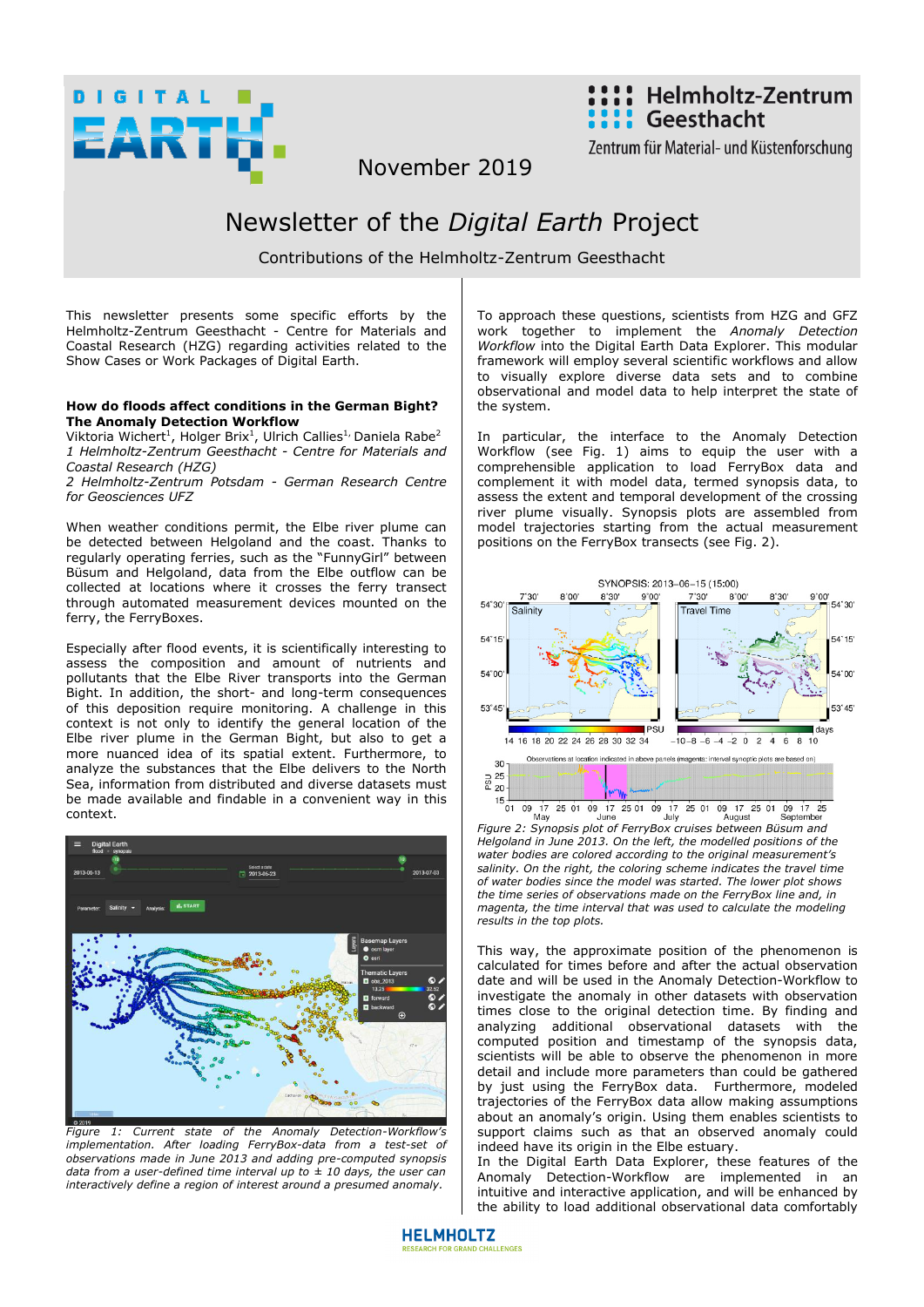from the COSYNA (*Coastal Observing System for Northern and Arctic Seas*) data portal. The implementation allows to visually explore the Elbe River plume across time, space and parameters. In addition, it employs a function to determine the anomaly's statistical properties in comparison to the surrounding waters and enables a thorough understanding of the influence of a flood event on the conditions in the German Bight.

## **Flood Event Explorer: The Change Toolbox**

Christine Nam<sup>1</sup>, Laurens Bouwer<sup>1</sup>, Diana Rechid<sup>1</sup>, Daniel Egger $t^2$ 

*1 Climate Service Center Germany (GERICS)*

*2 German Research Centre for Geosciences Potsdam (GFZ)*

During extreme rainfall and flood events, cascading effects can lead to complex, and poorly understood event-chains affecting across compartments in a non-linear, time-delay manner. For instance, combinations of high groundwater and soil moisture levels combined with heavy rain can lead to high runoff. Future changes in such combinations and cascades, and ways to model these, are still poorly understood. As such, floods have been identified as Show Case in the Digital Earth project.

At GERICS, we use our in-house state-of-the-art highresolution Regional Climate Model simulations of Europe to determine the extent which **severe precipitation events**, which contribute to floods, will change in future climate projections in order to support governments, administration, and businesses in their efforts to adapt to climate change.

Users of climate model simulations, as with earth observations, demand efficient and effective transformation of big data into timely, reliable, and user relevant information. Some common **challenges** in developing Climate Services include:

1) Transformation petabytes of data from physical quantities (e.g. precipitation, temperature, wind)

- to user applicable quantities, such as return periods of heavy precipitation for legislative and construction design frequency,
- for the identification of unknown relationships between physical quantities and societal concerns (e.g. flooding & population health),
- for the combination of these physical quantities with socio-economic data.

2) Technical & physical barriers in the use and interpretation of climate data

- is often difficult for users to explore, analyse, and extract locally relevant information efficiently.
- include data volume, unfamiliar software & data formats, technical infrastructure, and technical background knowledge.
- Requires scientific background knowledge, including assumptions, which can limit or influence interpretation of results.

Working closely with Digital Earth partners at the GFZ, we are tackling these challenges by developing the Flood Event Explorer's 'Change Toolbox' and applying innovative data analytical technologies to Regional Climate Data. In this first phase of Digital Earth, the 'Change Toolbox' is designed for climate scientists allowing for faster processing and interpretation of projected climatic change and uncertainties over a given region. Ultimately, the 'Change Toolbox' is intended to be useful for local stakeholders too.

The Flood Event Explorer - Change Toolbox is composed of two parts.

- Part I of the 'Change Toolbox' will provide a general **overview of the projected changes in precipitation** over a user-defined region of interest. It will convey the bandwidth, the minimum/maximum range projected by an ensemble of regional climate models, of future precipitation scenarios alongside expert judgement on the robustness and significance of regional changes based on a very wide range of different models and projections.
- Part II of the 'Change Toolbox' will provide a **detailed analysis of changes in heavy precipitation events and their properties**, such as duration, intensity, and frequency. Ultimately it will address the **scientific question**: "Is there an increased likelihood of sequences of heavy precipitation events, as well as an increase in the combinations of prolonged wet/dry periods followed by heavy precipitation events in a warmer climate?" These scenarios increase likelihood of flood runoff generation as they influence initial soil moisture & high ground water conditions and are combined with heavy rainfall.



*Figure 2: Prototype of Part II of the Change Toolbox - A Work in Progress!* 

## **Estimation of chemical substances in the atmosphere using neural network**

Andrey Vlasenko<sup>1</sup>, Ulrich Callies<sup>1</sup>, Volker Matthias<sup>1</sup> *1 Helmholtz-Zentrum Geesthacht - Centre for Materials and Coastal Research (GFZ)* 

**Problem formulation.** Chemical substances of anthropogenic and natural origin released into the atmosphere affect the air quality and thereby the health of the population. As a result, there is an instantly increasing demand for reliable assessments of air quality and its dependence on emissions and prevailing atmospheric conditions. The analysis of existing air pollution modelled data allows retrieving some information. Where and when are the concentrations of a certain air pollutant expected to be particularly high? How representative are measurements from an existing monitoring network? How will air pollution change with reduced emissions? What will be the consequences of climate change that might affect relative frequencies of certain weather situations?

Answering such questions needs comprehensive model simulations. However, computational costs of such simulations using numerical atmospheric chemical models are very high. Therefore, in this project we try to replace a detailed air quality model by a much simpler surrogate model, fitted to existing numerical simulations. For that